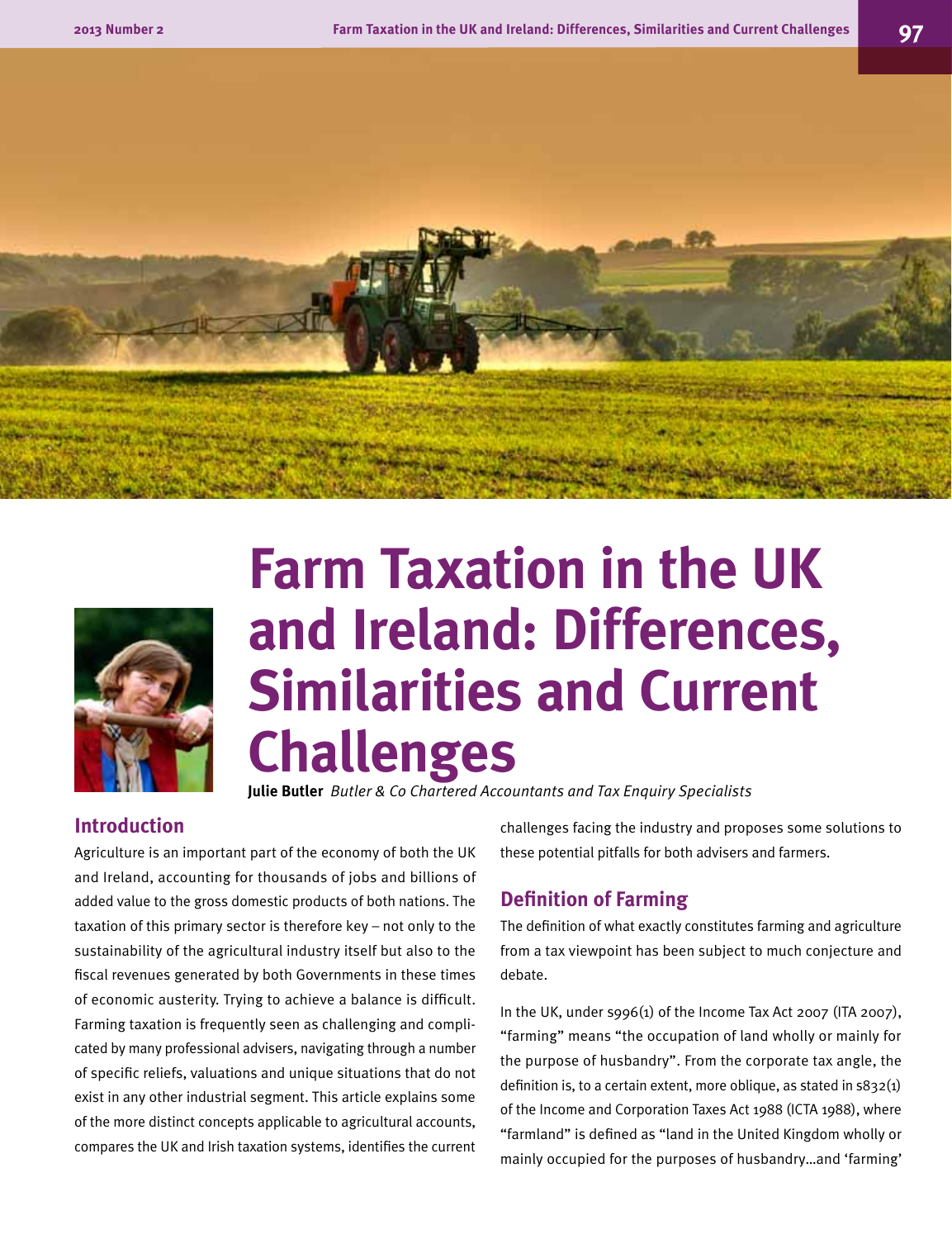shall be construed accordingly". Thus, under UK taxation laws, to qualify as a farmer, a taxpayer must satisfy two tests: he or she must be in occupation of land; and the purpose of the occupation must be, at least mainly, for husbandry – i.e. cultivating crops or breeding and rearing livestock. This definition includes crop production, fish farming and the stud farming of horses, although at present no other form of equine activity currently qualifies as

agriculture. Guidance is given in s115 of the Inheritance Tax Act 1984 on the definition of agricultural property.

In the UK, the definition is key for tax reliefs directly related to farming, e.g. farmers' averaging, "hobby farming" rules and agricultural property relief for inheritance tax.

In Ireland, the definition is broadly similar. Here, according to the provisions of s654 of the Taxes Consolidation Act 1997 (TCA 1997), farming is defined as "farming farm land, that is, land in the State which is wholly or mainly

**[U]nder UK taxation laws, to qualify as a farmer, a taxpayer must satisfy two tests: he or she must be in occupation of land; and the purpose of the occupation must be, at least mainly, for husbandry – i.e. cultivating crops or breeding and rearing livestock. This definition includes crop production, fish farming and the stud farming of horses, although at present no other form of equine activity currently qualifies as agriculture.**

occupied [occupied is defined as having the use of the land or the right to graze livestock on it] for husbandry, other than market garden land". Market garden land is defined as "land in the State occupied as a nursery or garden for the sale of the produce (other than land used for the growth of hops), and 'market gardening' shall be construed accordingly." Sport horse breeding, i.e. stud farming, from 2008 onward is considered a farming activity and is subject to the taxation system, whereas previously it was exempt.

# **"Hobby Farming" v Trading Activities**

After it is established that a qualifying farming activity is taking place, the next issue to be determined is whether a valid business is being carried on or a "hobby farm" exists. "Hobby farms" are outside the scope of the tax system in both Ireland and the UK, with profits – although, more often, losses – being excluded from the tax return and any potential reliefs discounted.

In the UK, "hobby farms" are defined in the Taxes Act, but detailed guidance is provided in the HMRC manuals. The criteria are that

the farm is not run "on a commercial basis and with a view to the realisation of profit" (BIM75615) or a profit has not been recorded for the previous five years (BIM75620), or 11 years in the specific case of the commencement of a stud farm trade (BIM55725). Where the criteria are not met, loss relief cannot be claimed against other income. In order to satisfy HMRC that a farm trade is continuing, a business can take several steps to demonstrate

that it is an ongoing concern.

Firstly, some form of financial roadmap or business plan must be in place, signalling that a profit can be achieved in the entity's current trading set-up.

Secondly, an actual profit must be recorded as soon and as often as possible, regardless of external economic pressures. Without satisfying these two tests, HMRC will deem a farming activity to be a hobby; thus, in the eyes of the Government, no trade will be taking place, and income tax loss relief will be restricted.

In Ireland, hobby farming rules are significantly tougher than in the UK. The commerciality test exists, but only three

years of losses are allowable before the activity is deemed hobby farming, rather than five in the UK (s662 TCA 1997). There is the possibility, in exceptional circumstances, for this three-year period to be extended if a reasoned argument is made to Revenue, but successful claims are rare. Any losses after the four-year point can be carried forward against future profits from the same trade, a provision that does not exist in the UK. Finally, there is no special extension for stud farming, such as the UK's 11 years from the commencement of the trade in which to make a profit. In Ireland, equine breeders are subject to the same loss-claiming rules as standard farming, unlike their UK counterparts.

# **Basics of Farm Taxation**

In both countries, a farmer must produce a set of accounts annually, showing the total income received against the total expenditure incurred. The net profit made by the farm will then be subject to either income tax or corporation tax, depending on the business structure selected by the farm in question. The following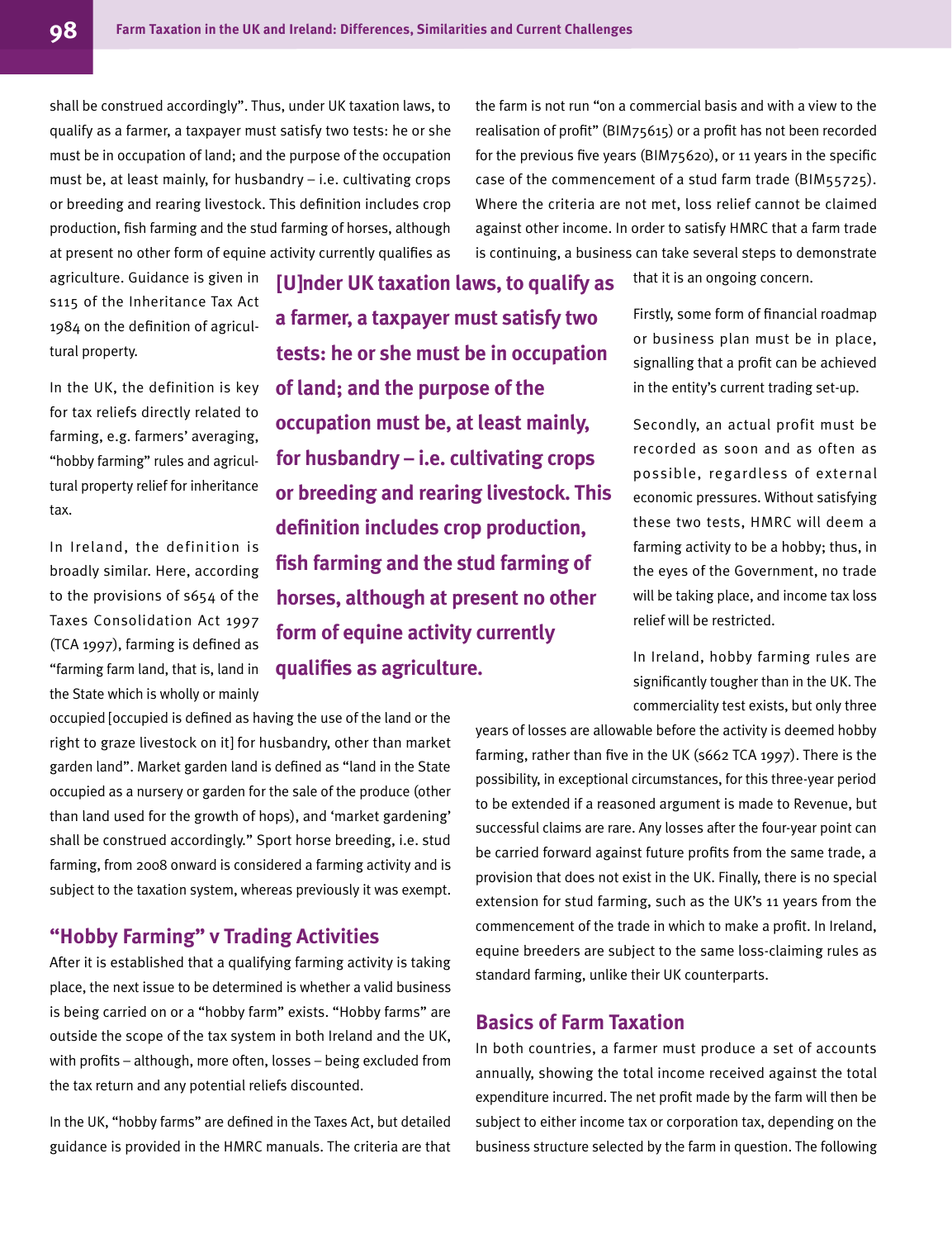is a brief, most basic discussion of the most common type of agricultural business – the sole-trade farmer. Other charges on income, such as National Insurance (UK) and Pay-Related Social Insurance and Universal Social Charge (Ireland), as well as many other reliefs, are likely to apply, and the professional adviser must consider all viewpoints when calculating a client's tax burden.

In the UK, the sole-trade farmer or partnership needs to complete a set of farm accounts and a tax computation that form the basis of the tax year from 6 April to 5 April in the following year. The sole-trade farmer must then complete a tax return before either the 31 October (paper) or the 31 January (online) after the 5 April deadline. Payments in full must be received by 31 January in the year after the trading period. Income tax charged is dependent on the profit made. Table 1 gives the basic breakdown of the current UK income tax rates for 2013/14.

#### **Table 1: UK income tax rates for 2013/14**

| Personal<br>allowance | $f9,440*$            |          |
|-----------------------|----------------------|----------|
| <b>Band</b>           | Income               | Tax rate |
| <b>Basic rate</b>     | $f0-f32,010$         | $20\%**$ |
| Higher rate           | $f32,011 - f150,000$ | $40\%**$ |
| Additional rate       | $f150,001+$          | 45%**    |

\* This is the amount of income that is tax-free for 2013/14, available up to £100,000 income.

**\*\*** Tax bands can be extended for gift aid and pension contributions.

#### *Examples*

*A farmer making a £20,000 profit would receive the first £9,440 tax-free and would be taxed at 20% on the remainder, so the calculation would be: £10,560 x 20% = £2,112 tax due.*

*A farmer making a £60,000 profit would receive the first £9,440 tax-free; the next £32,010 would be taxed at 20% and the remaining £18,550 at 40%, so the calculation would be:*

| $f_{32,010} \times 20\% = f_{6,402}$ |         |
|--------------------------------------|---------|
| $f18,550 \times 40\% = f7,420$       |         |
| Tax due:                             | £13,822 |
|                                      |         |

*A farmer making a £170,000 profit would lose the personal allowance; the first £32,010 would be taxed at 20%, the next £117,990 at 40% and the remaining £20,000 at 45%. Thus, the calculation would be:*

| £32,010 x 20% =                        | £6,402  |
|----------------------------------------|---------|
| $f_{117,990} \times 40\% = f_{47,196}$ |         |
| $f_20,000 \times 45\% = f_9,000$       |         |
| Tax due:                               | £62,598 |

In Ireland, the farmer is subject to similar practices, but with different dates and charged at different rates. He or she needs to complete a set of farm accounts, but the data commonly include all transactions from 1 January to 31 December, as the Irish tax year follows the calendar year, unlike its UK counterpart. With the different tax year, the administration and payment dates also differ. The key date is 31 October, when the Irish sole-trade farmer must (a) pay preliminary tax (s952 TCA 1997) on the current year's trading activities and (b) file a tax return and pay any balance due for the preceding year. The preliminary tax paid must be equal to either 90% of the final liability for the current year or 100% of the final liability for the preceding year. If insufficient preliminary tax has been paid, interest will be charged from the due date for the preliminary tax. Table 2 gives the basic breakdown of the current Irish income tax rates for 2013.

#### **Table 2: Irish income tax rates for 2013**

| Personal tax credit<br>(single person) | €1,650 <sup>*</sup> |          |
|----------------------------------------|---------------------|----------|
| <b>Band</b>                            | Income              | Tax rate |
| Standard rate                          | €0-€32,800          | $20\%**$ |
| Higher rate                            | €32,801+            | $10/k*$  |

\* This is the amount that is deducted from the income tax liability after the tax rates have been applied. It is subject to more variation than its UK counterpart, e.g. it is  $\epsilon_3$ , 300 for married couples and there are additional credits depending on personal circumstances.

**\*\*** This band increases to €36,800 for single or widowed persons qualifying for the one-parent family tax credit and to €41,800 for married couples where only one spouse has income, with an increase of up to an additional €23,800 if both spouses have income.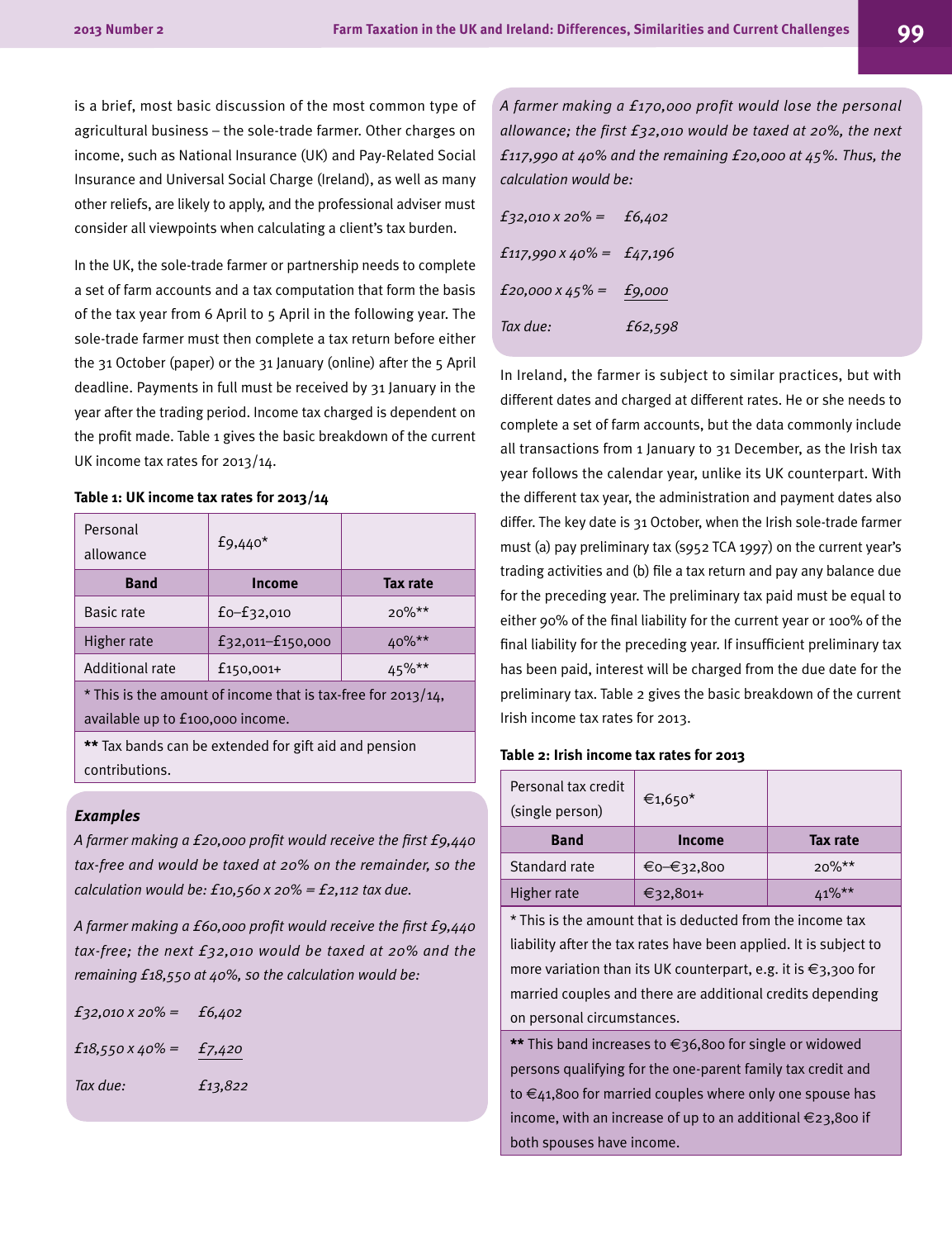#### *Examples*

*A single farmer making a €20,000 profit would calculate tax at 20% of the full amount, giving a gross tax due figure of €20,000 x 20% = €4,000. The tax credit of €1,650 would then be claimed, to give a net tax payable of €2,350.*

*A married farmer making the same €20,000 profit would receive an additional €1,650 credit to that given to the single farmer. Thus, while the gross tax calculated would be the same, at €4,000, the tax credit claimed would be €3,300, giving a net tax payable of €700.*

*A single farmer making a profit of €60,000 would have the first €32,800 taxed at 20% and the remaining €27,200 at 41%, before claiming the tax credit available of €1,650. The calculation will be as follows:*

| €32,800 x 20% =  | €6,560   |
|------------------|----------|
| €27,200 x 41% =  | €11,152  |
| Gross tax due:   | €17,712  |
| Less tax credit  | (€1,650) |
| Net tax payable: | €16,052  |

*A married farmer making the same profit of €60,000 would calculate the gross tax position in the same way as above but would claim an additional €1,650 in tax credit, reducing the net tax payable to €14,402.*

In summary, the Irish tax system is subject to greater variation than its UK counterpart in key areas such as allowances/credits and tax bands.

# **Business Entity – Sole Trade/Partnership or Corporate Structure?**

Farmers have a range of options regarding the type of trading vehicle they can use, from the basic sole trader, as in the examples above, to partnership with other family members or incorporating and running the farm as a company. In deciding on a structure, the key questions concern:

(a) the current rate of tax being paid – is it the top rate? and

(b) the future objectives of the business.

In the UK, sole-trade profits are subject to income tax, as described above, as well as Class 4 National Insurance (£7,755– £41,450 charged at 9%; excess over £41,450 charged at 2%). Corporation tax is charged at 20% for profits up to £300,000, at a

marginal rate of 25% for the next £1,200,000 and at 24% for the excess over £1,500,000. Therefore, for a highly profitable farming organisation making around £200,000, the incentive to qualify for the lower rate of tax could result in the adoption of, at the very least, a corporate partner in the business. In terms of withdrawing cash from the incorporated business, salaries can still be used to maximise the £9,440 personal allowance, and any dividends taken are charged at a separate 10%/32.5%/37.5% tax rate, depending on personal circumstances, potentially generating a significant tax saving.

There are disadvantages, such as having to register at Companies House, having to produce an annual standardised set of accounts at a higher professional cost, setting up separate bank accounts and business identities etc., and suffering the loss or restriction of some significant tax reliefs.

Thus, before the business structure is altered, all points must be considered in depth on a case-by-case basis by the professional adviser, to ensure that incorporation is both practically and financially sustainable. Adopting an element of a corporate structure, especially involving a corporate partner, is a major growth area in the UK at present, with many in the farming community employing these restructuring methods to maximise tax efficiencies.

In Ireland, the main corporation tax rate is 12.5% for trading income and 25% for any income deemed to be non-trading or passive. Again, this seems significantly more advantageous than the top income tax rate of  $41\%$ . Certainly, the gains are more pronounced than in the UK, due to the greater disparity between personal and corporation tax, and thus Irish advisers may be more inclined to examine the corporate structure than their British counterparts. Dividend withholding tax is at the standard rate of 20%, instead of the sliding scale used in the UK, which would seem a more beneficial route of extracting funds than sole-trade profits liable to the higher rate of income tax. There are similar disadvantages to incorporation as for the UK, with some reliefs lost or restricted, as well as the growing cost of general administration required for a company.

# **Calculation of Net Profit: Farmers'/Income Averaging**

Farming is, by nature, highly dependent on weather conditions. In the winter of 2012/13, many farmers lost livestock and crops and thus will be struggling to turn a profit for this period. To mitigate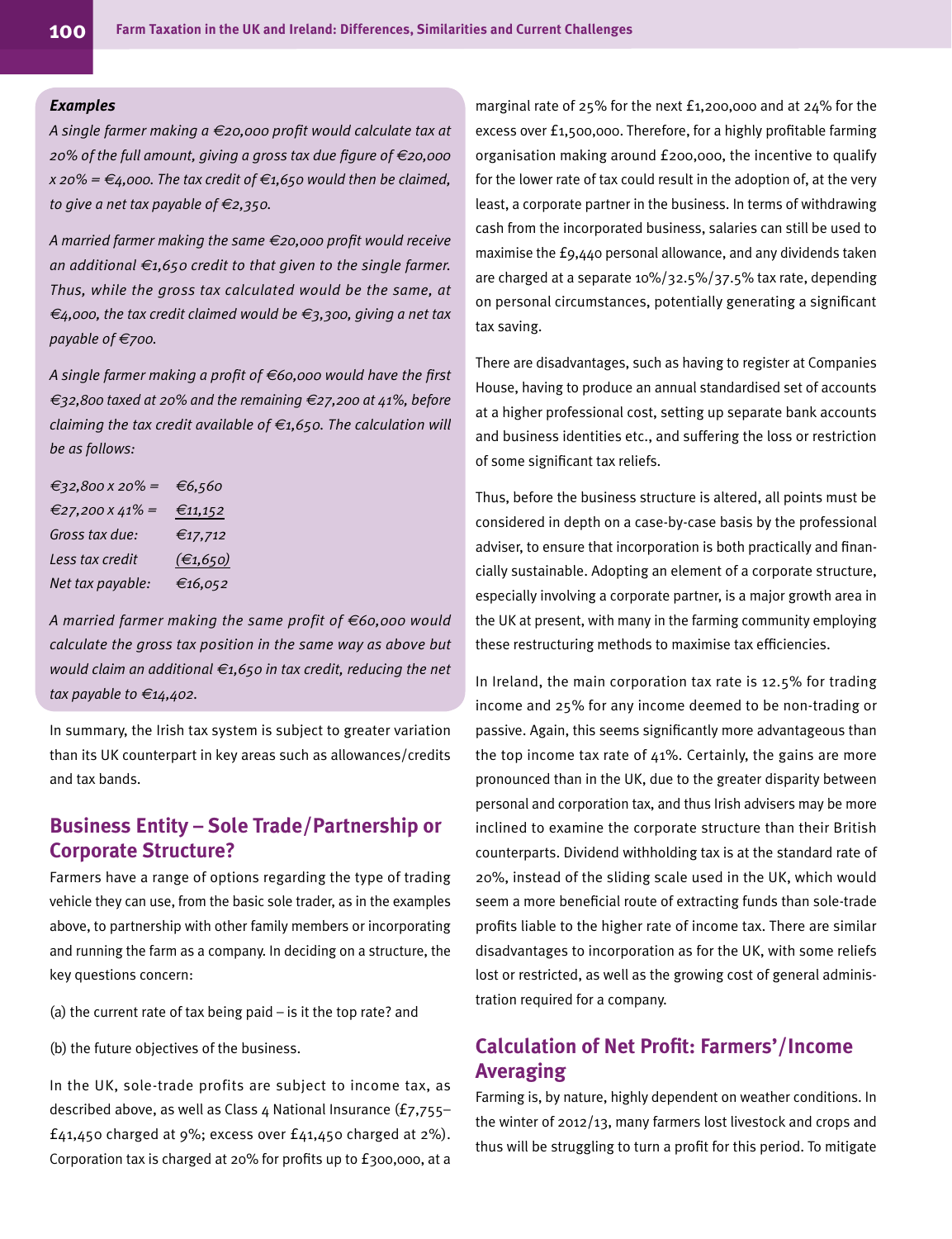the effects of these profit fluctuations, farmers' averaging (UK) and income averaging (Ireland) were introduced, so that agricultural trades are not pushed into a higher tax bracket in one year without necessarily having adequate compensation in the following years.

In the UK, farmers' averaging is a simple arithmetic concept of adding the profits, after capital allowances and balancing charges have been applied, of two successive years and dividing by two. The difference between the profits recorded in the two years must be at least 30% for full averaging relief or at least 25% for tapered averaging relief. Any profits more closely matched than this do not qualify. Claims can be made by sole traders and partners regardless of personal circumstances, provided that they have profits from farming activities as a separate income stream. Companies and other incorporated entities are excluded from this method of calculating profit. To claim the relief, an election must be made on the tax return, and no further correspondence with HMRC is required. There is a time limit of 22 months after the trading period ends for a claim to be made.

#### *Examples*

*Farmer A makes profits of £40,000 in year 1 and of £10,000 in year 2. If averaging is claimed, the profit for both periods is calculated as: (£40,000 + £10,000) / 2 = £25,000 per year.*

*Farmer B makes a £32,000 profit in year 1 and a £20,000 loss in year 2. Losses are deemed £0 for tax purposes, and thus if averaging is claimed, the profit for both periods is calculated as: (£32,000 + £0) / 2 = £16,000 per year. The £20,000 loss can then be used against the £16,000 profit, with £4,000 carried back one year.*

In Ireland, the same concept exits, although the time period is extended to three years. There is no minimum percentage for the income difference and no tapering relief, as in the UK, but the figure used is before capital allowances are claimed, and not after, as for the UK. Claimants must, again, be a sole trader or partnership; incorporated entities are excluded. Revenue must be notified in writing within 30 days of the strategy being implemented, instead of a box simply being ticked on the tax return. Farmers must also have been taxed under the "normal" rules for the first two years of trade before the election can be made. Furthermore, farmers who, or whose spouses, carry on another trade or profession or who are directors of companies that carry on a trade or profession are excluded from averaging, in an attempt to ensure that this relief is applicable only to full-time agricultural workers, and not to those in "hobby" operations. Once an election is made, farmers are committed to income averaging for at least the next three years before being able to revert, and even then, the previous two years may be investigated, with the potential for tax clawbacks. These restrictions on reverting from averaging and the two-year qualification period show that the Irish averaging system offers less flexibility than its UK counterpart.

#### *Examples*

*Farmer A makes profits of €40,000 in year 1, €10,000 in year 2 and €10,000 in year 3. If averaging is claimed, the profit for all three years is calculated as: (€40,000 + €10,000 + €10,000) / 3 = €20,000.*

*If Farmer A makes a profit of* €*22,000 in year 4, the three-year average becomes: (*€*10,000 + €10,000 + €22,000) / 3 = €14,000.*

*Finally, if Farmer A makes a loss of* €*12,000 in year 5, the threeyear average becomes: (€10,000 + €22,000 + €0) / 3 = €10,667.*

In both the UK and the Irish system, where the profit is increasing, the averaging technique reduces the amount of tax to be paid in the short term, possibly helping with cash flow. However, the figures will level out and be subject to reductions, which will mean more tax being due in those years than if the normal rules had been adopted. This may lead to situations where despite losses being incurred, tax will still be due from farmers who may be struggling for cash. Thus, before adopting farmers' or income averaging in either country, adequate consideration of future projections is required on a case-by-case basis.

# **Stock Valuations**

The accounting rule in relation to stock is that it must always be valued at the lower of cost or net realisable value – essentially the sale price – of the given item of inventory. Valuing stock is somewhat complicated in farming, as there cannot be absolute accuracy when assessing all of the costs involved in crop production or, for example, the net realisable price of a lamb in the highly volatile food market.

#### **UK production and deemed cost valuations**

In the UK, crop stocks are considered easier to value and, according to helpsheet IR232, should be measured at the actual cost of getting the stock into its condition and location at the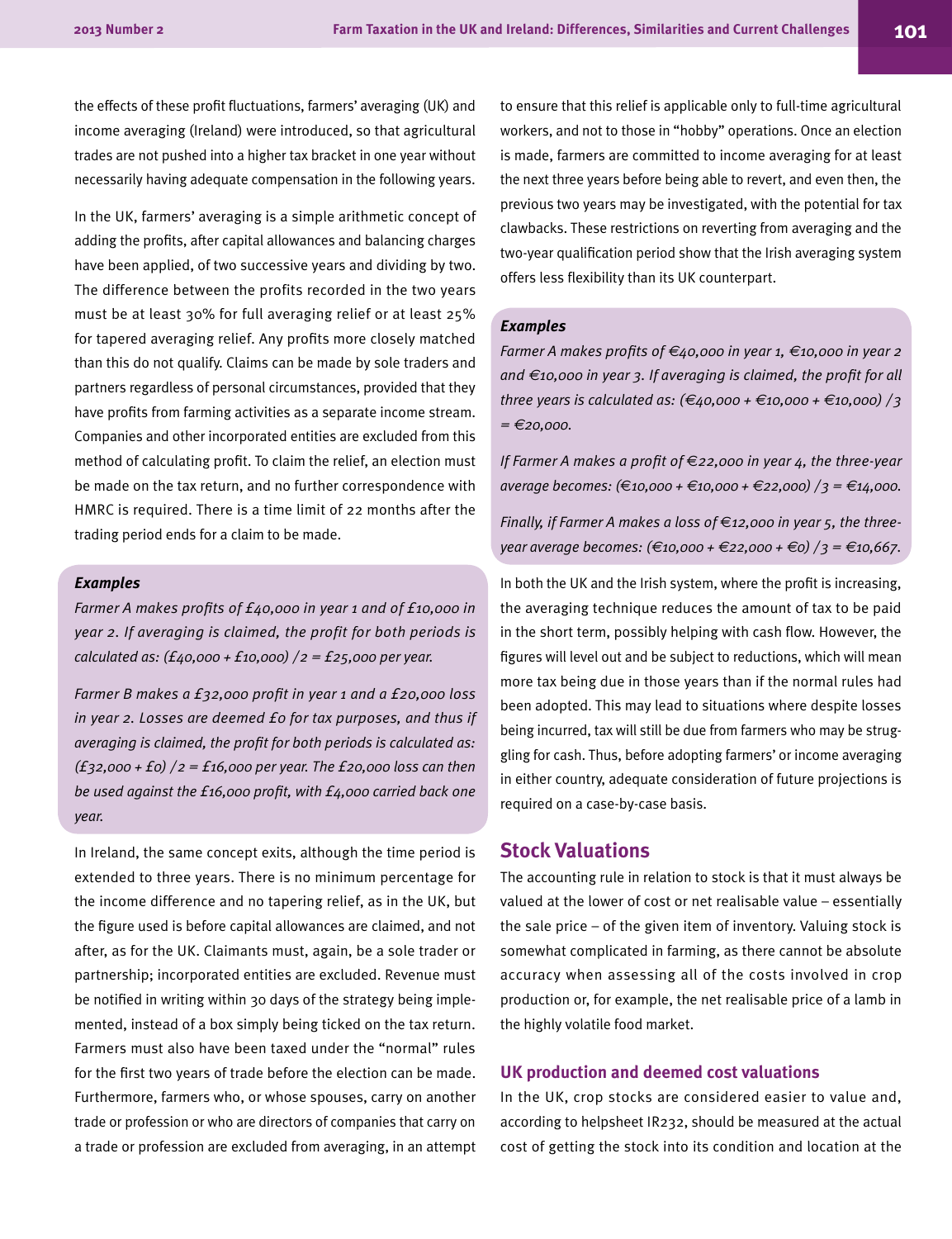balance sheet date. This involves direct costs – such as seeds, fertilisers, drying and storage – and indirect costs – including contract labour and machinery costs. Any harvested crops where costs cannot be determined can be valued at a deemed cost of 75% of the open-market value. Livestock costs are usually much harder to determine than those of crops. Again, in cases where the production cost cannot be measured, deemed cost can be used, being 75% of open-market value for sheep and pigs and 60% for cattle.

#### *Example*

|                                      | <b>Open-market</b><br>value | <b>IR232</b><br>percentage | <b>Stock</b><br>value                      |
|--------------------------------------|-----------------------------|----------------------------|--------------------------------------------|
| Wheat<br><i>(harvested)</i><br>crop) | £180<br>per tonne           | 75%                        | $f_{135}$ per<br>tonne held<br>at year-end |
| Sheep (sheep<br>and pigs)            | £300<br>per animal          | 75%                        | $f225$ per<br>animal held<br>at year-end   |
| 2-year-old<br>heifer (cattle)        | £500<br>per animal          | 60%                        | $f$ 300 per<br>animal held<br>at year-end  |

# **UK livestock valuations: herd basis**

As well as these two methods, the herd basis of valuing livestock is available to UK farmers. This is based on the provision that farm production herds or flocks have the characteristics of machines in that they convert grass into end products, such as milk or wool. The herd basis treats animals kept for production in the same way as plant or machinery, valuing them on the balance sheet as opposed to the profit and loss account. From the farmer's viewpoint, the cost of maintaining the herd can thus be claimed against tax through the farm profit and loss account, and any gain on the eventual disposal of the herd will be tax-free using this method of valuation. An irrevocable election must be made to HMRC, specifying the class of animals concerned. To qualify as a production unit, the herd must be of the same species (irrespective of breed) and kept for the sake of its products and not its meat. Further unique valuation rules apply when adding animals to or removing animals from the herd.

#### **Irish production and deemed cost valuations**

In Ireland, the same basic rules apply for the valuation of both harvested crops and livestock; production cost should be calculated first, and where this cannot be determined, the deemed-cost method can be used, with the same percentages as for the UK: 75% of open-market value for harvested crops, 75% for sheep and pigs, and 60% for cattle. Although nothing similar to the herd basis exists in Ireland, some stock reliefs may apply.

## **Irish stock reliefs**

General stock relief is available to all Irish farmers, regardless of circumstance. If stock appreciates in value, 25% of the increase can be deductible against tax. For example, if the opening value of farm stock is €30,000 and this increases to €40,000 during the year, €10,000 extra profit would be shown in the profit and loss account; with stock relief, 25% of this profit, i.e. €2,500, would not be chargeable to tax. Stock relief is subject to a number of conditions, including that the relief cannot be used to create a taxable loss and that any losses or capital allowances carried forward can no longer be claimed if stock relief is used in the tax computation.

"Young trained farmers" stock relief is also available, whereby a farmer who is under 35, has qualified under the specified training criteria and has started farming in the year of the claim can benefit from 100% relief in the appreciation of the value of his or her stock. There are special provisions to obtain this relief, and potential claimants should be examined carefully to ensure that they are likely to qualify.

# **Capital Allowances**

If a farm purchases an asset for use in its agriculture business, say, an item of plant or machinery such as a tractor or delivery van, the farmer cannot deduct his or her expenditure on that asset from the trading profits made. This is because expenditure on an asset of this type will last for a number of years rather than being an expense to directly create profits in a single accounting period. To reflect the deterioration of capital assets accurately in the accounts, depreciation is charged over the useful life of that asset. For example, a tractor costing £10,000 and having a 10-year life may be subject to depreciation at a rate of £1,000 a year, charged to the farm profit and loss account. However, as depreciation is an abstract, estimated concept that can vary from business to business, it is not an allowable deduction for taxable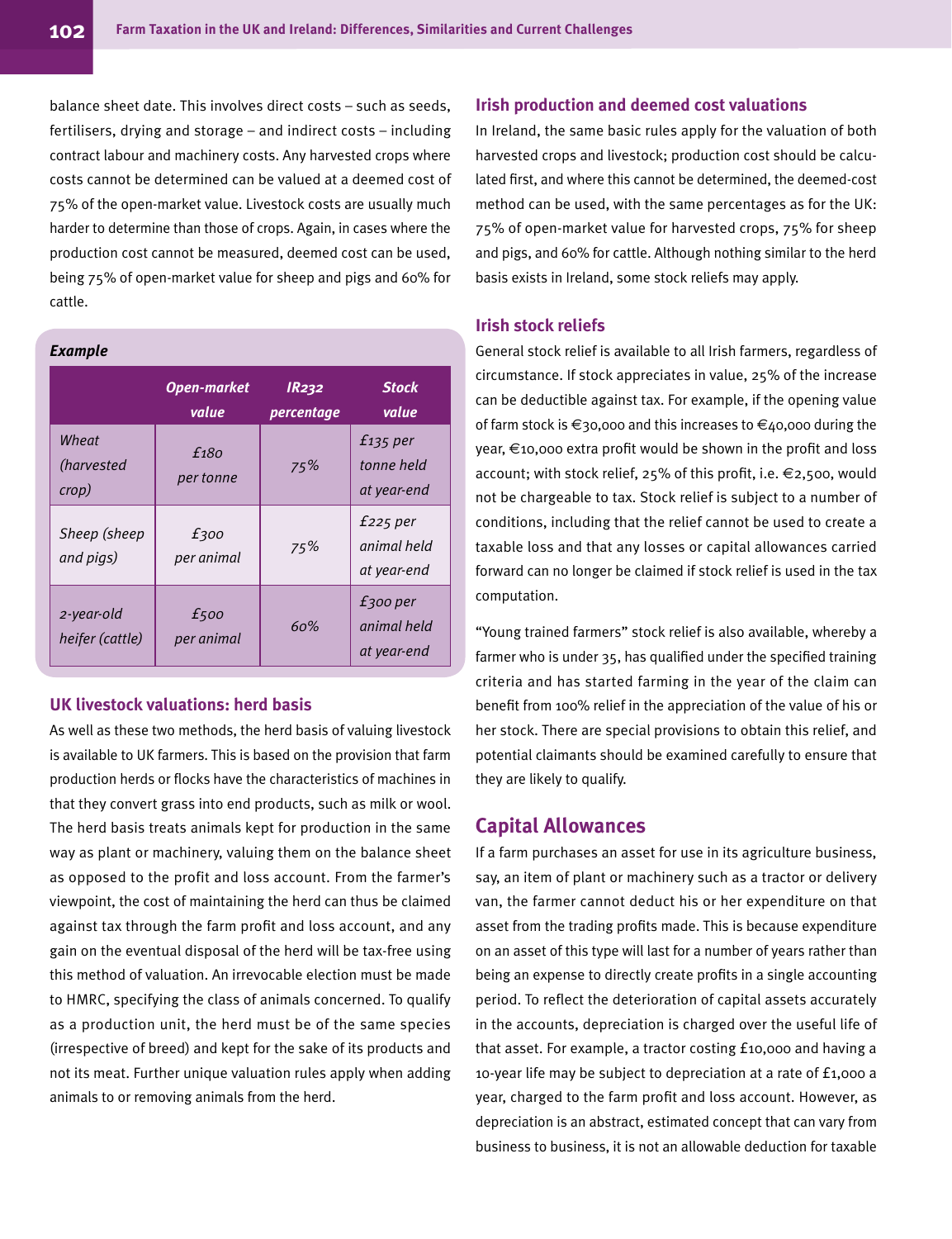purposes. Therefore, standardised capital allowances, a tax version of depreciation, are used instead, forming an allowable deduction from the farm's taxable income.

In the UK, capital allowances are available only on plant and machinery; agricultural buildings allowances were suspended and abolished for trading periods ended on 5 April 2012 or later. Plant and machinery has no statutory definition, although it may be useful to consider that capital allowances are generally available on assets "with which" a proprietor trades rather than "in which" the proprietor trades.

The first allowance is the annual investment allowance (AIA), currently available on the first £250,000 (from January 2013) of capital expenditure every year. All qualifying expenditure up to this limit will receive a full 100% allowance, reducing the tax burden of the operation involved. Writing-down allowances (WDA) are the second most common capital allowances claimed. Any remaining expenditure after the AIA has been used is pooled in either the general pool or the special rate pool, depending on the class of asset.

Over future years, these balances are written down on a reducingbalance basis, at the rate of 18% (8% for the special rate pool), the deduction each year being allowable against taxable income. Enhanced capital allowances are available for farmers investing in new technologies, and an integral features pool (written down at 8%) is also available for various electrical and other systems essential to the operation of businesses. Capital allowances on cars are dependent on the emissions that they produce.

#### *Examples*

*Where a farmer has profits of £100,000 and has spent £80,000 on a tractor and other equipment in the year, he or she is able to offset this expense against trading income using the AIA. Thus, taxable income falls from the full £100,000 to £20,000.*

*WDA is calculated as follows: If the general pool brought forward from the preceding year is £1,000, 18% of that figure – in this case, £180 – will be available to reduce taxable income. So if the farm had made a £12,000 profit in the year and had not made any capital purchases, £180 of WDA would still be available, reducing the taxable income to £11,820.*

Ireland has a wider scope in which to claim capital allowances, with three main categories available to farmers: plant and

machinery, motor vehicles and farm buildings constructed in the year. Unlike its UK counterpart, there is no annual investment allowance. Instead, capital allowances are calculated on a straightline basis, at 12.5% per year over eight years for plant, machinery and motor vehicles, and at 15% for the first six years and 10% for the final year for farm buildings. Expenditure on motor vehicles is capped at  $\epsilon$ 24,000, and the amount of the claim is subject to similar emissions restrictions to the UK system. Special capital allowances also exist for energy-efficient technologies, again similar to the UK system.

#### *Examples*

*If, during the year, an Irish farmer erects a new milking parlour worth €100,000 and purchases a tractor for €80,000, 15% of the building cost, €15,000, and 12.5% of the tractor cost, €10,000, would be available to reduce taxable income. Therefore, if profits of €100,000 are made, only €75,000 would be liable to tax.*

## **VAT**

Value-added tax is a consumption tax that is charged on the sale of supplies as they pass through the economic system to the end consumer. For VAT purposes, a supply is taxable only when it has been produced by a taxable person or business in the furtherance of a trade. Moreover, different supplies are charged at different rates, depending on the goods or services being sold. Special VAT categories also exist, allowing farmers to claim a "flat rate addition" to help cover their VAT expenditure. VAT and farming have many interactions, nuances and pitfalls, and the following is a basic outline of this particularly complicated area.

In the UK, the compulsory VAT registration limit is £79,000 (from 1 April 2013 for incorporated bodies or 6 April 2013 for unincorporated entities), meaning that any farms producing taxable supplies above this figure will have to register and charge UK VAT. Registration below this figure is optional, and for some farmers this could still be advantageous, because the standard rate of VAT in the UK is 20%, but food for human consumption is zero rated (i.e. 0%) and thus no VAT is charged on sales. Thus, an agricultural business could register, reclaim the VAT on its purchases and not have to charge VAT on its sales, improving cash flow and profitability. Other rates of VAT in the UK apply to exempt supplies (0%), i.e. those outside the scope of VAT such as DIY stable liveries, and reduced rate supplies (5%), such as the supply of firewood.